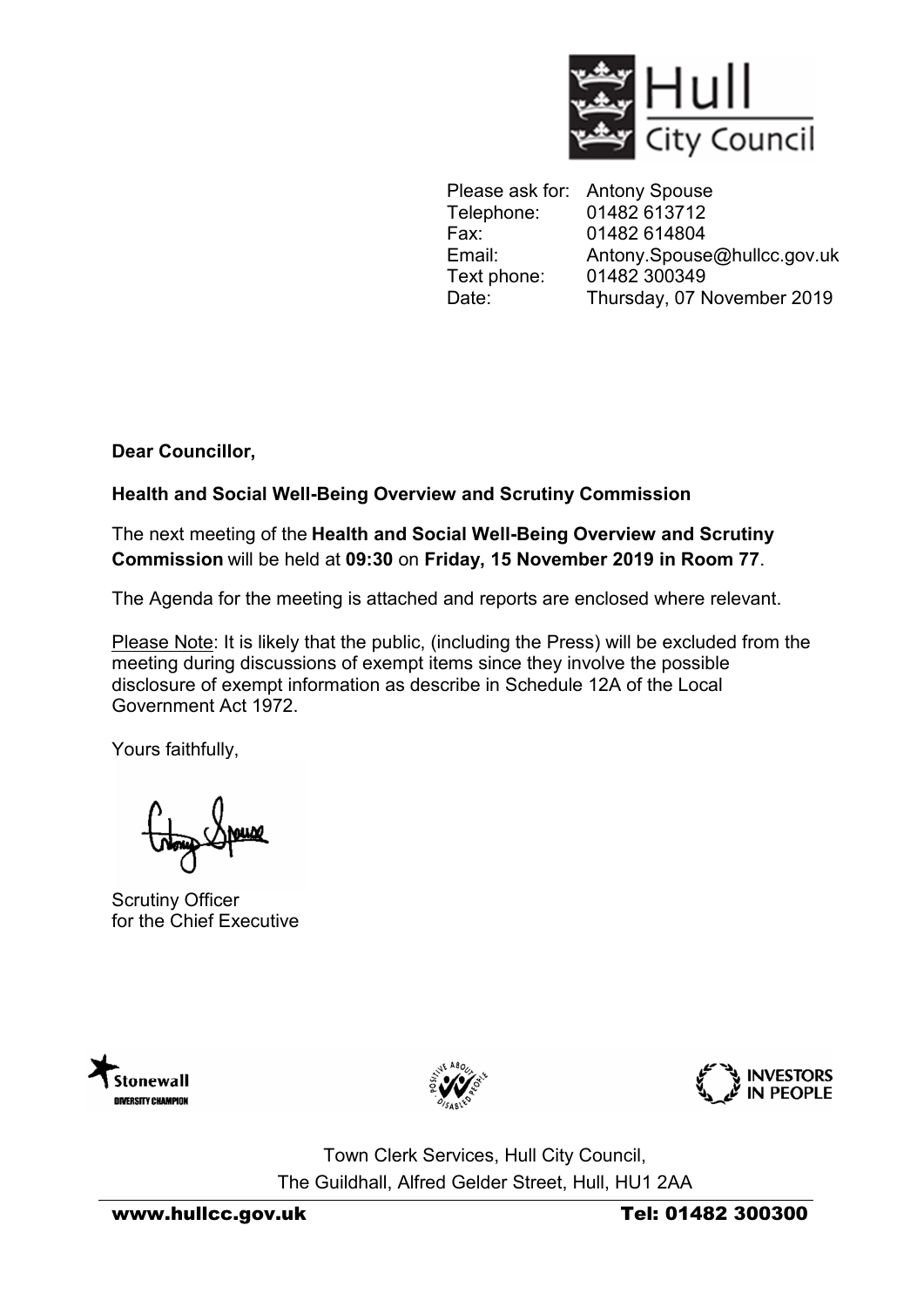## **Health and Social Well Being OSC**

#### To: **Membership:**

 Councillors Abbott, Brabazon (DC), Chambers, Fudge, (Mrs.) C. E. Randall, Kennett, Langley, Matthews, Pritchard, Wilson (C)

#### **Portfolio Holders:**

Councillor G Lunn, Public Health, Prevention and Safeguarding Adults

#### **Officers:**

Julia Weldon, Director of Public Health and Adult Services Alison Barker, Director of Adults Social Care Tim Fielding, Assistant Director Health & Wellbeing Antony Spouse, Scrutiny Officer (x5)

#### **For Information:**

Councillor Chaytor (Chair of Overview and Scrutiny Management Committee) Councillor Bridges (Chair of Health & Wellbeing Board) Joy Dodson, Senior Commissioning Manager, NHS Hull Clinical Commissioning Group

### **Public Set:**

Reference Library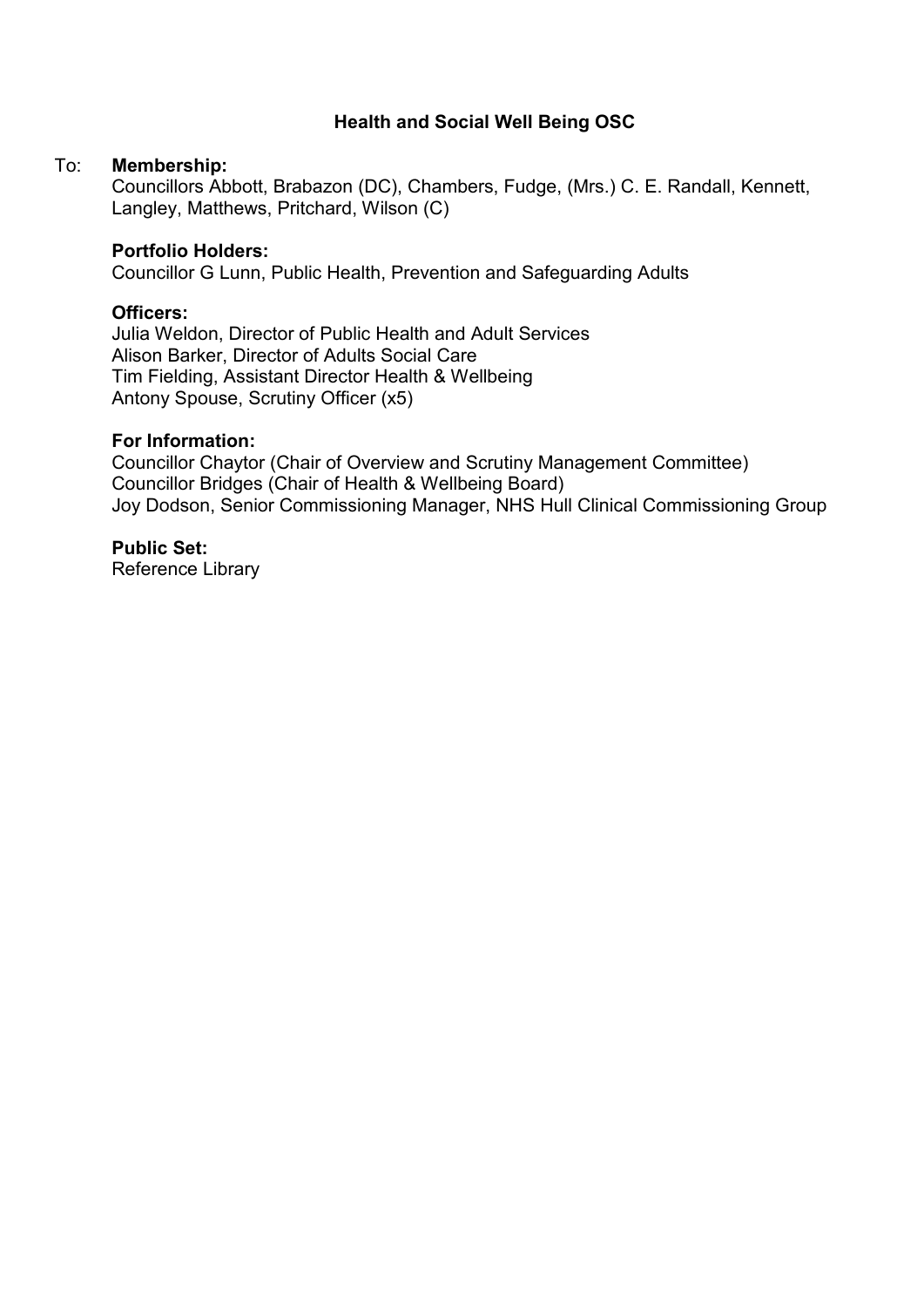## **Health and Social Well-Being Overview and Scrutiny Commission**

### **09:30** on **Friday, 15 November 2019**

## **Room 77**

# **A G E N D A**

# **PROCEDURAL ITEMS**

### **1 Apologies**

To receive apologies for those Members who are unable to attend the meeting.

### **2 Declarations of Interest**

To remind Members of the need to record the existence and nature of any Personal and Discloseable Pecuniary interest in items on the agenda, in accordance with the Member Code of Conduct.

(Members Code of Conduct - Part D1 of the Constitution)

# **NON-EXEMPT ITEMS**

| 3                                                                                                             | Minutes of the meeting held on Friday, 11 October, 2019<br>To approve the minutes.                                                | $5 - 12$  |
|---------------------------------------------------------------------------------------------------------------|-----------------------------------------------------------------------------------------------------------------------------------|-----------|
|                                                                                                               |                                                                                                                                   |           |
| To update the Commission on the progress of the Humber Acute<br>Services Review and timescales going forward. |                                                                                                                                   |           |
| 5                                                                                                             | <b>Hull CCG Partnership Update - November 2019</b>                                                                                | $21 - 42$ |
|                                                                                                               | To enable the CCG to update the Commission on any performance,<br>poliou as agrica devalopmente that foll within the semit of the |           |

policy or service developments that fall within the remit of the Commission.